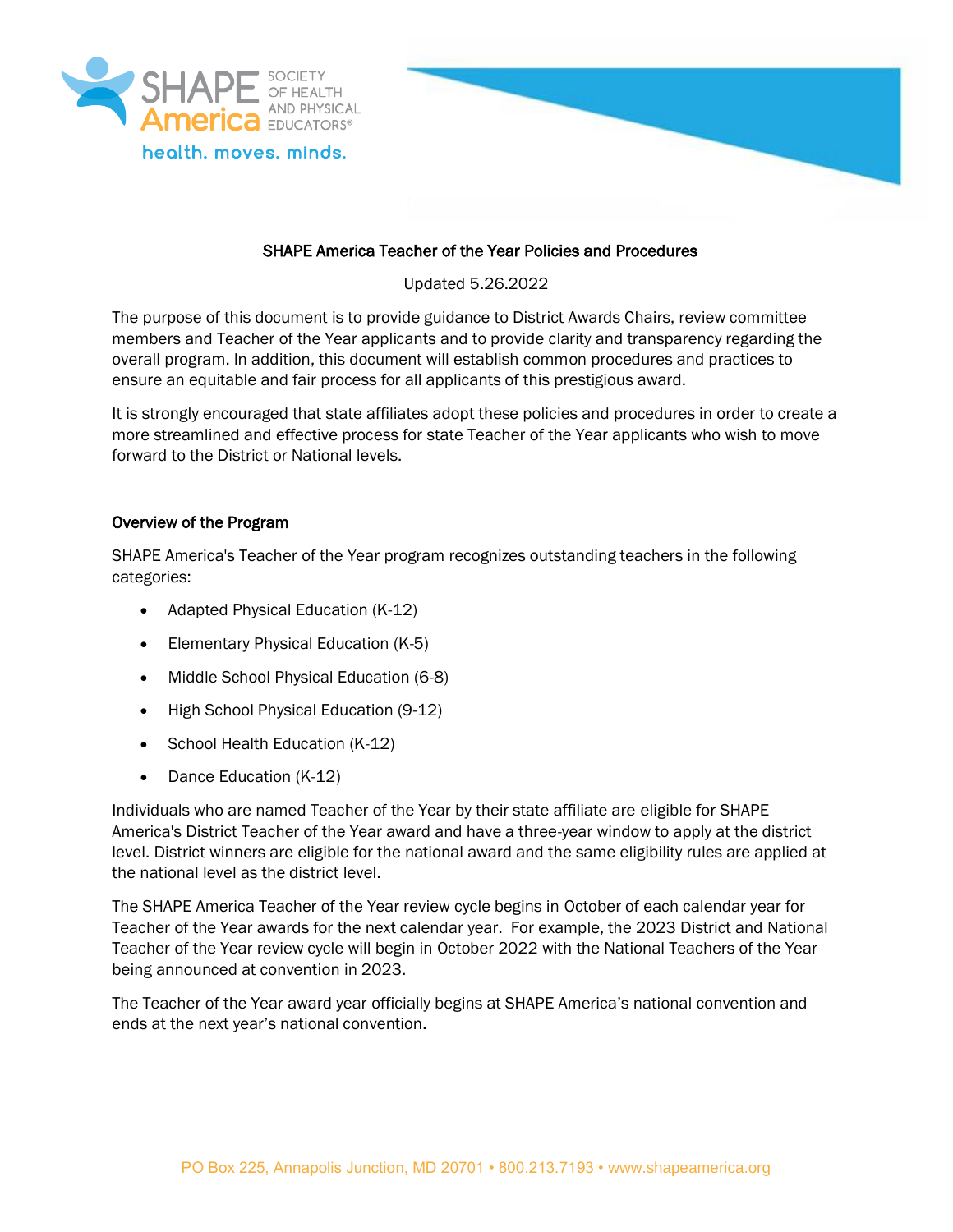



### Eligibility Requirements for Both District and National Teacher of the Year Awards

Teachers who meet the eligibility requirements may apply for one of the SHAPE America Teacher of the Year awards. The following requirements are listed on th[e SHAPE America website](https://www.shapeamerica.org/recognition/awards/toy.aspx) and listed below. The same eligibility requirements apply for both District and National Teacher of the Year awards.

Eligible state Teachers of the Year can apply for the District Teacher of the Year award in their category. Teachers may only apply for one District Teacher of the Year award even if they have received Teacher of the Year awards from two different states in two different districts. The applicant must apply only in the District in which they maintain their primary state or SHAPE America membership residence. Applicants can choose to use their home or school address as their primary residence. SHAPE America membership is no longer required to apply at the District level.

- Minimum five years of teaching experience in the content area applying for
- Degree and certification in teaching
- Full time teaching at time of application submission & selection
	- o Retired teachers are not eligible
- Minimum of 50% of total job responsibilities is teaching in the category you're applying for at the time of application and selection:
	- o Adapted Physical Education (K-12)
	- o Elementary Physical Education (K-5)
	- o Middle School Physical Education (6-8)
	- o High School Physical Education (9-12)
	- o School Health Education (K-12)
	- $\circ$  Dance Education (K-12) not as a subject within physical education
- Must be a state teacher of the year award recipient in order to be eligible to apply. The previous three years state recipients are eligible for the current District award (e.g. 2020, 2021 and 2022 state Teacher of the Year winners are eligible for the 2023 District Teacher of the Year award).
	- $\circ$  It is strongly recommended that state Teachers of the Year wait a full year before applying for their District Teacher of the Year award.
	- $\circ$  State Teachers of the Year may reapply for the District Teacher of the Year award within the three year eligibility window.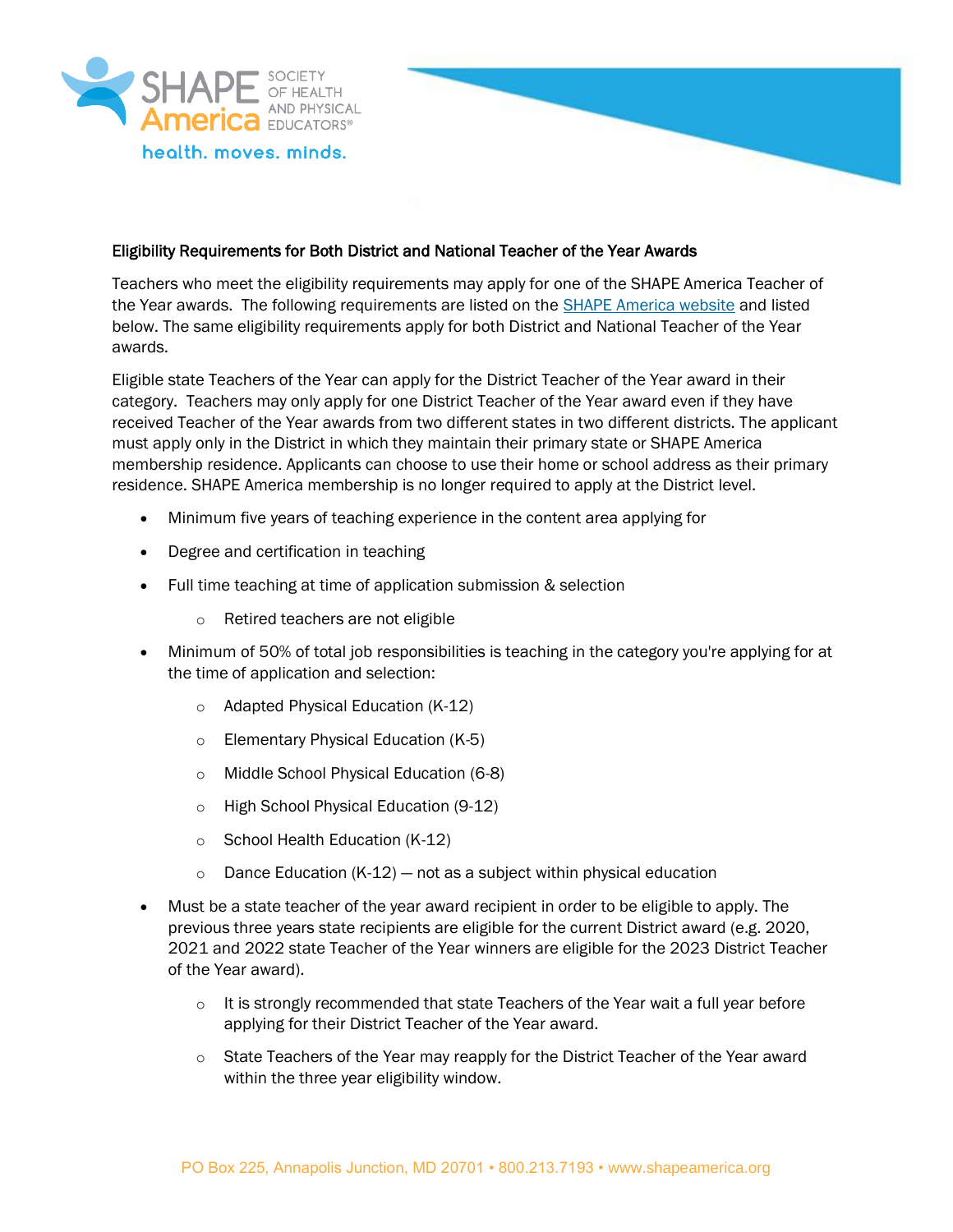



- District Teachers of the Year are not eligible to reapply for the National Teacher of the Year award in the same category if they were not selected as a National Teacher of the Year recipient during their District award year.
- District Teachers of the Year are eligible to apply for a District Teacher of the Year award in another category if they meet all other eligible criteria.

*Please Note: Current members of SHAPE America's Board of Directors, current members of SHAPE America's District Leadership Councils and national Teachers of the Year alumni are not eligible to apply for these awards.*

# Application Process for Eligible Teachers of the Year

#### Applying for District Teacher of the Year

State Teachers of the Year who wish to apply for the District Teacher of the Year Award in their category will apply online. Prior to completing the [SHAPE America Teacher of the Year online](https://airtable.com/shrLvD1EgvK9kaC98)  [application,](https://airtable.com/shrLvD1EgvK9kaC98) applicants should have all required application materials prepared and should complete a [Word version of the online application](https://www.shapeamerica.org/recognition/awards/toy.aspx) and save it. *Having the Word version will be helpful because once the online application is started progress cannot be saved to finish later.*

Applications must be submitted online by October  $15<sup>th</sup>$  of each calendar year (e.g. applications for the 2023 District Teacher of the Year must be submitted by Oct. 15, 2022). District Teachers of the Year will be notified of their selection by SHAPE America in early November of each calendar year.

#### Required Application Materials:

- Verification of Teaching Assignment Form
	- This document must be from the current school year when applying. This may require individuals to get a new Verification of Teaching form signed by their principal or administrator.
- Award criteria
	- o When completing the award criteria please use the following format:
		- Bold the specific criteria as a heading, then outline your qualifications in paragraph form below the bolded criteria heading (see example below). Criteria should be one-page or less in length, single spaced, typed in size 11 Calibri font.
		- Responses to each criteria should be in **one** Word document. Please do NOT upload each criteria response in a separate Word document.
		- Example format for Award Criteria: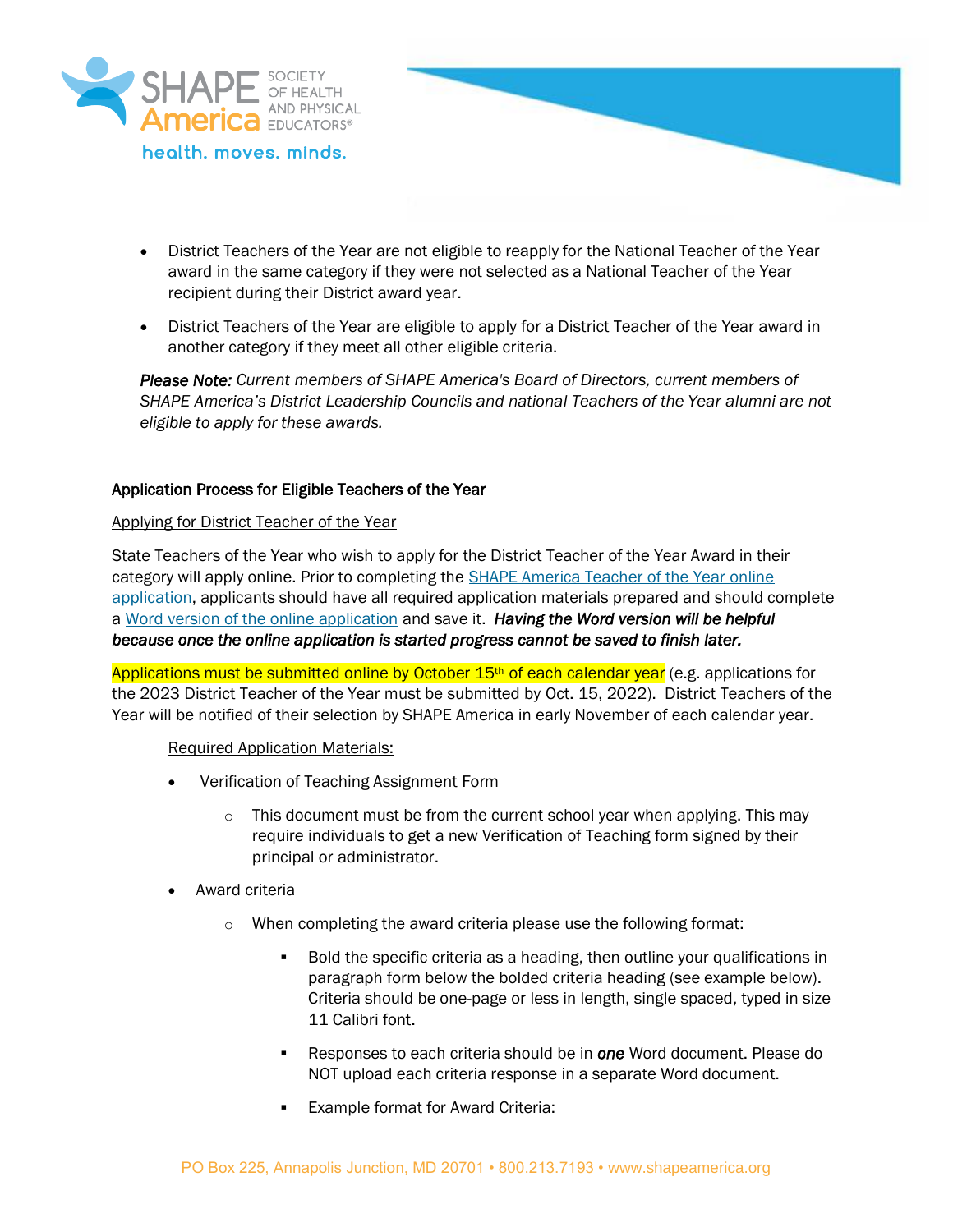

1. Conducts a comprehensive and diverse physical education program that utilizes the Essential Components of Physical Education as reflected in the SHAPE America National Standards and Grade-Level Outcomes for K-12 Physical Education and other best practices.

Begin to write your response to criteria prompt 1 in unbold font underneath.

- o Physical Education (Elementary, Middle, and High School)
- o School Health Education
- o Adapted Physical Education
- o Dance Education

*Please note:* Award criteria were updated in May 2021. Please be sure you have updated your award criteria responses to the new prompts.

• Head shot (JPEG at 300 dpi minimum) *for promotional purposes only.*

Letters of recommendation are no longer required at the District Teacher of the Year level.

#### Applying for National Teacher of the Year

District Teachers of the Year who wish to apply for the National Teacher of the Year award in their category will participate in a four-part application process:

- written application
- recommendations
- video submission
- online interview

The National Teacher of the Year written application materials will be reviewed by a committee of experts in each category.

The online application that was submitted for the District Teacher of the Year award will be used for the written application portion.

Two recommendations will be submitted via a survey and will only be required by District Teachers of the Year applying for the National Teacher of the Year award. SHAPE America will provide survey links to applicants who will then share the links with an administrator/supervisor and a student. Administrators will be asked to complete a written survey of two to three questions and students will submit a short video or written response answering two the three questions.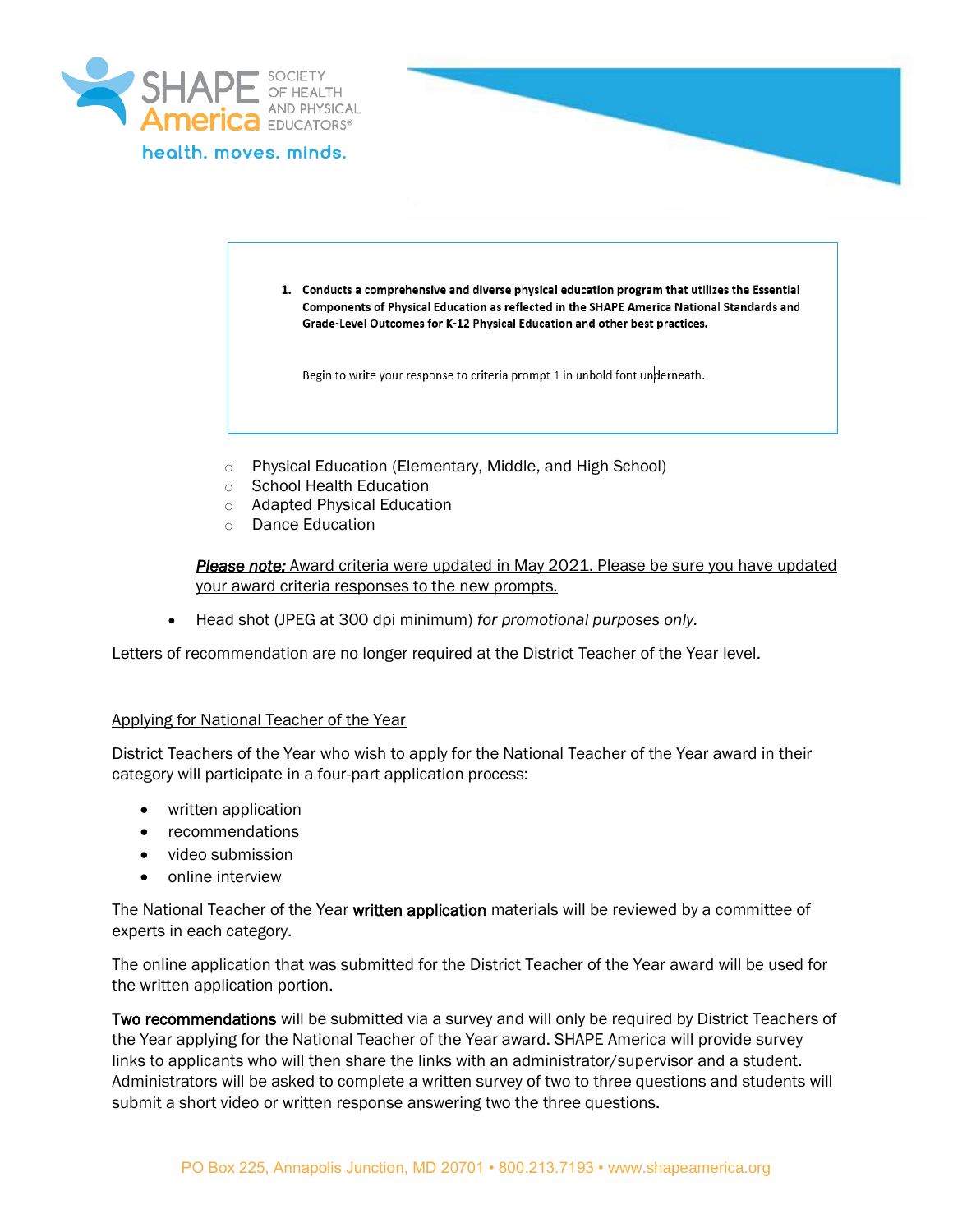

District Teachers of the Year will receive detailed communications in early November from the SHAPE America Teacher of the Year program manager with specific timelines and instructions for completing their video submissions and participating in the online interview. A portion of the online interview will be dedicated to applicants presenting to reviewers what message they would like to share as they make presentations across the country if they are selected as a National Teacher of the Year. Teaching videos are typically due right before winter break begins for most schools. *There are no exceptions or extensions granted for the submission of these videos.* 

District Teachers of the Year will receive complimentary registration to attend the SHAPE America National Convention & Expo where they will be celebrated and highlighted for their excellence in teaching. National Teachers of the Year will be announced in person at the National Convention.

#### Review Process

#### Review Process for the District Teacher of the Year Award

Each District will have a Teacher of the Year review committee comprised of Teacher of the Year alumni, retired teachers, college/university professors/faculty and health and physical education state/district leaders. Review committees will have representation from various SHAPE America districts and will not be solely made up of members from the same District. Review committee members will maintain strict confidentiality throughout the entire review and selection process.

The District Teacher of the Year award review process is outlined below.

- State Teachers of the Year apply for their District using the online system. *(Note, it is strongly encouraged states adopt the SHAPE America Teacher of the Year application.)*
- SHAPE America appoints review committees to review state Teacher of the Year applications for each of the five Districts.
	- $\circ$  District Awards Chairs and members from the District Leadership Councils will submit 10-12 recommendations of diverse professionals to serve on District TOY awards committees.
	- o The review committees will include at least one person from each category (elementary PE, middle school PE, high school PE, APE, dance and health).
		- SHAPE America national BOD members cannot serve on review committees, *nor can current members of SHAPE America's District Leadership Councils.*
	- o District TOY review committees for each District will be comprised of members from across the country and across each District. SHAPE America will make final selections for the committees and ensure an equal number of members is on each District review committee by selecting additional review committee members if necessary.
	- $\circ$  Each district application will be reviewed blindly. Applicants are assigned a random number and any identifying information is removed or blacked out to make the applicant anonymous to the reviewer.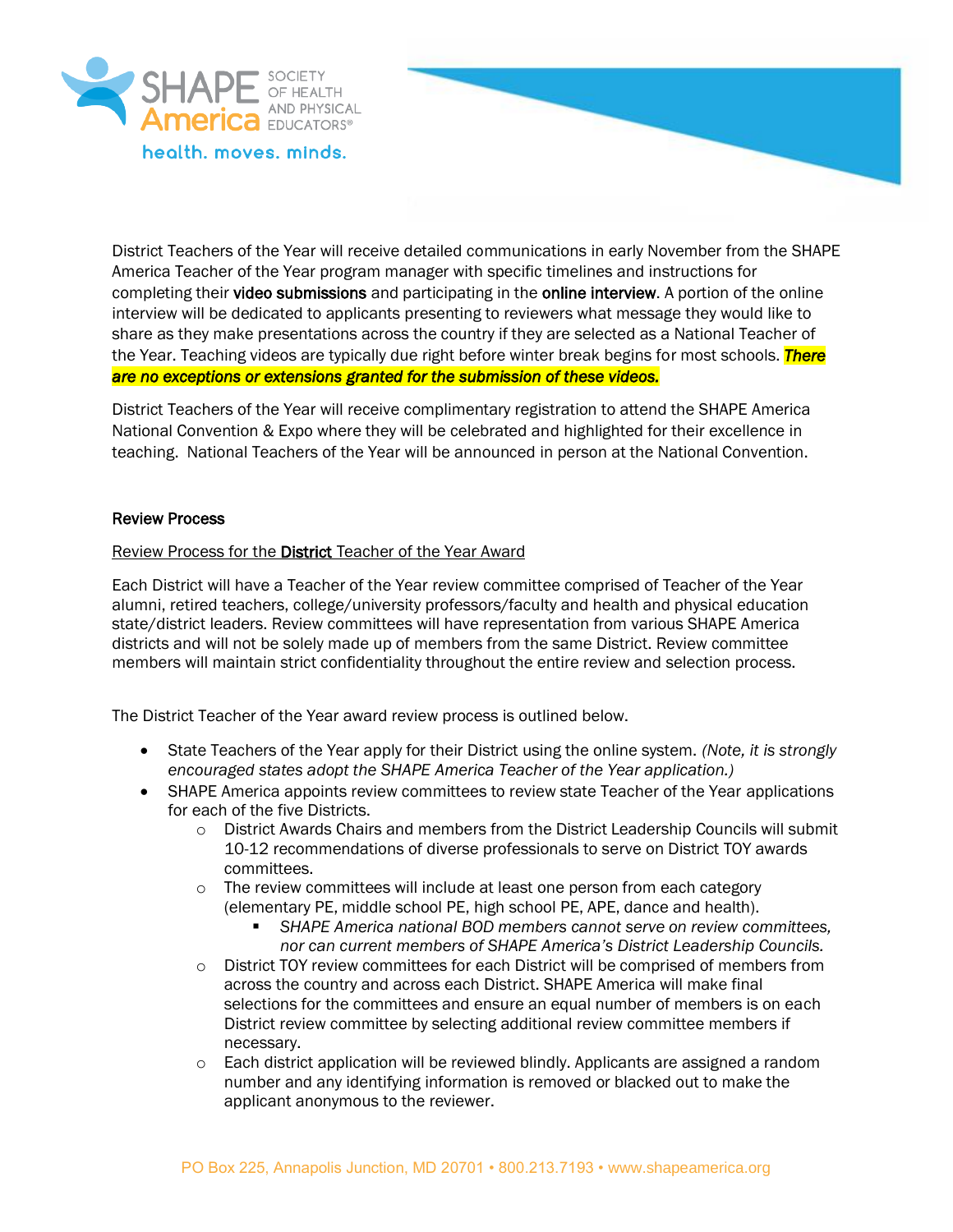

health, moves, minds,

- o Review committee members are one of the following:
	- Teacher of the Year Alumni *(no other K-12 teachers can serve on a review committee)*
	- Retired K-12 teacher or university professor
	- College/University professor or faculty
	- Health and Physical Education state or district leader *\*Review committee members do not have to be SHAPE America members but must be highly familiar with SHAPE America's National Health Education Standards and National Standards and Grade-Level Outcomes for K-12 Physical Education and current position statements related to teaching health and physical education\**
- The same SHAPE America rubrics will be used across all Districts to score applicants.
	- $\circ$  SHAPE America will provide guidance to applicants on what is being scored and will share the rubrics publicly.
	- $\circ$  A minimum score must be met by any candidate to move on to both the District and National level (80% of total possible points, which excludes points awarded for teaching at a Title I school).
- SHAPE America will provide an online form for reviewers to submit their scores, rubrics and notes.
- The SHAPE America Teacher of the Year program manager will contact all District Teacher of the Year applicants to notify them of their selection status.
	- o SHAPE America will notify District Awards Chair and District Directors of their District winners, first.
	- $\circ$  After SHAPE America has notified all applicants and made public announcements regarding the winners, Districts may then send personal communications to their District winners.
	- o SHAPE America program manager will cc District Awards Chair on the communication.
- The District Teachers of the Year will move on to apply for the National Teacher of the Year Award in their content area.

The District Awards chair will:

- Communicate with states about encouraging their Teacher of the Year applicants to apply to be considered for District TOY.
	- $\circ$  It is strongly encouraged that state Teachers of the Year wait a full calendar year before applying for their District Teacher of the Year award.
- Submit 10-12 names to serve on a District TOY Review Committee.
	- o Should represent a variety of content areas (health education, elementary PE, secondary PE, dance education, adapted physical education)
	- o Should reflect ethnic, racial and demographic diversity.
	- o Can work with District Leadership Council to solicit names.
- Review District applications and confidentially communicate any concerns with the SHAPE America Program Manager prior to the start of the review process.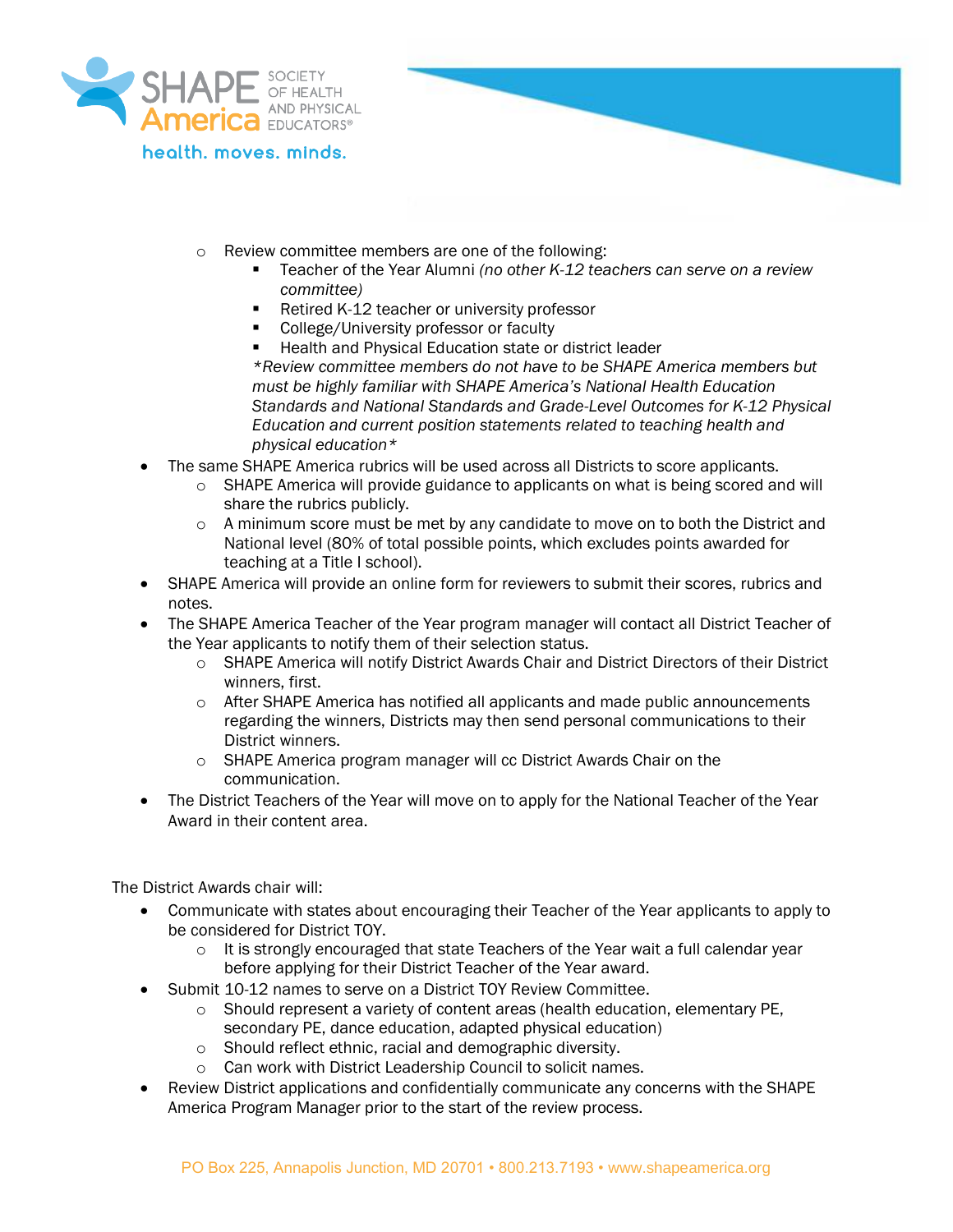



#### Review Process for the National Teacher of the Year Award

There are six national review committees (one for each category) with each category having five reviewers, for a total of 30 reviewers. When possible, each committee will have a member who is a Teacher of the Year alumnus, health and physical education state/district leader and college/university professor/faculty. Reviewers will only review five candidates at most depending on the content area being reviewed. Reviewers agree to keep the review process confidential and will not discuss candidates or review materials with individuals outside of the review committee.

Reviewer responsibilities include:

- Maintain strict confidentiality throughout the entire review and selection process.
- The review process begins mid-December.
- Reviewers will have access to National Teacher of the Year candidate applications and will review and score the candidates independently with the rubric provided by SHAPE America.
- From late-January to mid-February, online interviews will be held with National Teacher of the Year candidates. Interviews are facilitated by the SHAPE America Teacher of the Year program manager.
- Reviewers will conduct the interviews with predetermined questions.
- All scoring of written applications and video materials will need to be completed before the candidate's online interview.
- During the online interview process, reviewers will be required to score the candidates' answers using SHAPE America's scoresheet. Using your notes and highlights generated during the interview, each reviewer will choose one candidate and create a two-paragraph summation of the candidates' achievements. The reviewer will upload the scores, achievement summation, and notes to an online form.
- After all online interviews are conducted, a conference call (facilitated by the SHAPE America Teacher of the Year program manager) will be held for each committee to discuss candidates and to select a winner.
- Rubrics and final scores must be used to guide reviewers in selecting a National Teacher of the Year and each member of the committee will be given the opportunity to discuss (and potentially adjust) scores assigned. The reviewers will work together to build consensus regarding a final choice, selecting the teacher that has demonstrated that they will be the best ambassador for the Teacher of the Year program and a national representative of SHAPE America.
- The process will be completed by the beginning of March.

A national review committee member's full commitment is mandatoryto ensure obligations on SHAPE America's end are upheld for convention. Reviewers are *not* obligated to attend convention.

National review committee members will submit all scoring and notes via a SHAPE America Teacher of the Year form and will discard any materials used.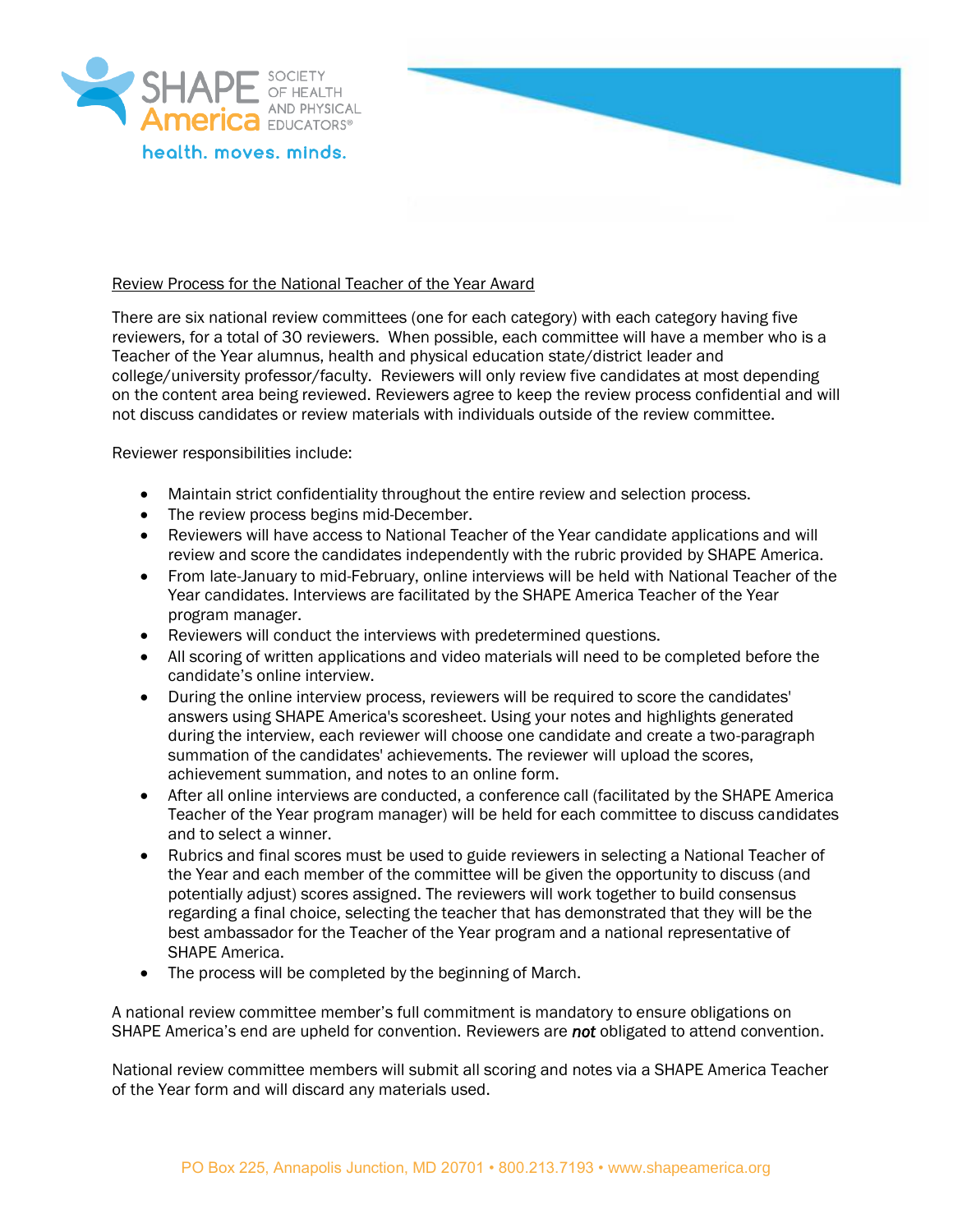

The following is a sample timeline of the review process:

- By early January- TOY written application materials (online application, award criteria, and letters of recommendation) with scoring rubric uploaded to Dropbox for reviewers to access
- Mid-February- E-mail sent to National TOY Award reviewers with a Dropbox link to TOY videos of lessons (each video is 20 minutes in length)
- Late February- mid-March- Online interviews held for National TOY candidates; applications and videos must be reviewed prior to the first interview. Most interviews will be done in the evening to accommodate the TOYs schedules.
- By early March- Conference calls are held with review committee members to discuss candidates and identify winners
- By the end of March- National TOYs have been identified
- SHAPE America reserves the right to adjust the timeline as needed.

### District Awards Chairs

District Awards Chairs agree to adhere to guidelines and procedures set forth by the SHAPE America national office or risk being removed from the position. They also agree to maintain strict confidentiality throughout the entire review and selection process.

District Awards Chairs agree to virtually attend the mandatory annual District Awards Chair Meeting in the Spring and/or any additional meetings held throughout the year.

District Awards Chairs agree to communicate with the SHAPE America Teacher of the Year program manager any concerns, questions or feedback to improve the program.

#### District and National Teacher of the Year Responsibilities

The following briefly outlines responsibilities of District and National Teachers of the Year once they receive their award. The responsibilities are to be upheld during the award year. The Teacher of the Year award year is from convention to convention.

- District/National Teachers of the Year will act as a SHAPE America ambassador and embody the highest and most current standards of health and physical education.
- District/National Teachers of the Year will attend the National Conventions bracketing the front and back of their Teacher of the Year award year (example, #SHAPEVirtual 2021 and New Orleans 2022). Expenses to be paid by the Teachers of the Year with the exception of registration.